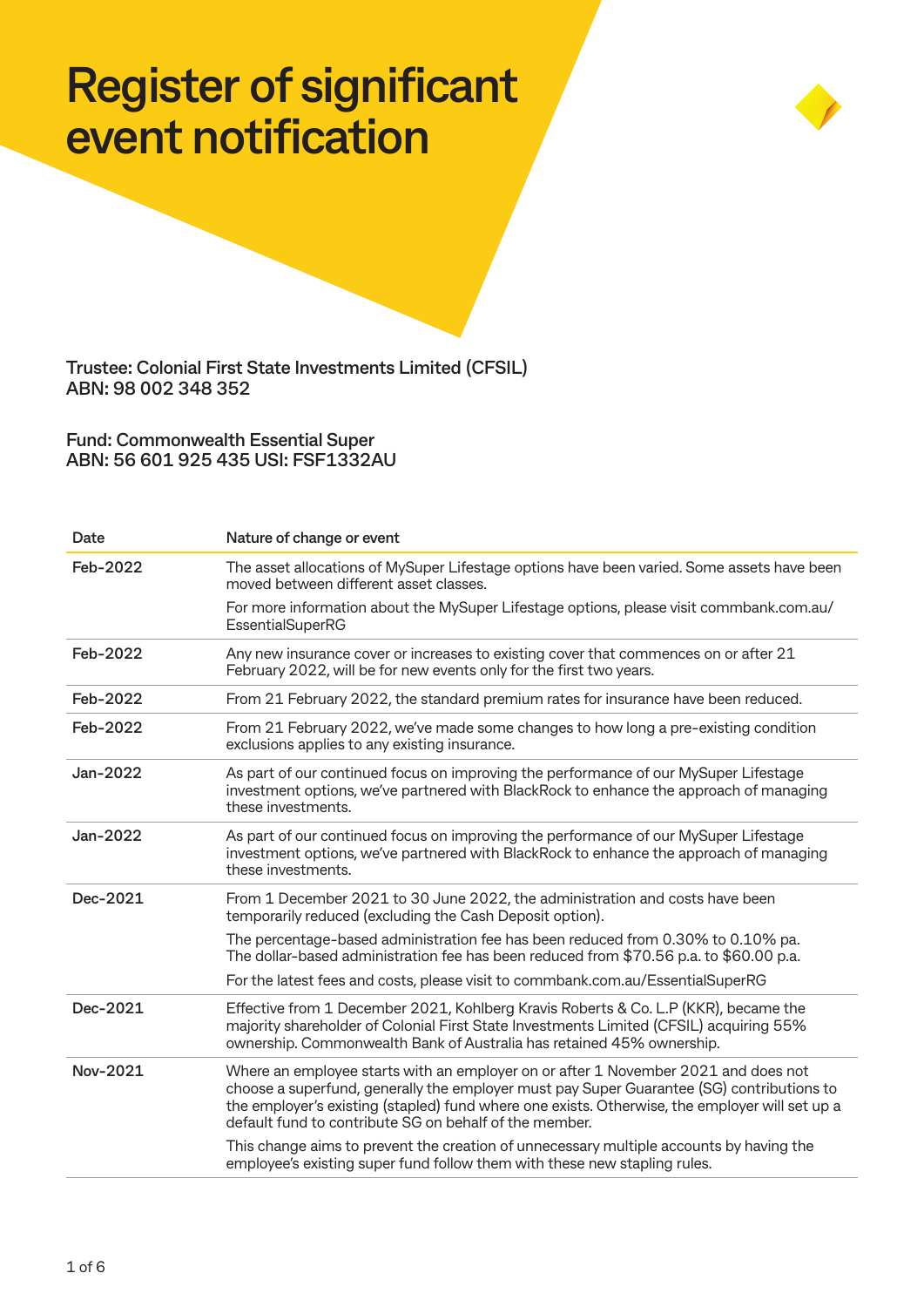| Date     | Nature of change or event                                                                                                                                                                                                                                                                                                                                                                                                                                                                         |
|----------|---------------------------------------------------------------------------------------------------------------------------------------------------------------------------------------------------------------------------------------------------------------------------------------------------------------------------------------------------------------------------------------------------------------------------------------------------------------------------------------------------|
| Jul-2021 | The asset allocations of MySuper Lifestage options have been varied. Some assets have been<br>moved between different asset classes.                                                                                                                                                                                                                                                                                                                                                              |
|          | For more information about the MySuper Lifestage options, please visit commbank.com.au/<br><b>EssentialSuperRG</b>                                                                                                                                                                                                                                                                                                                                                                                |
| Jul-2021 | Members who have made eligible withdrawals under the COVID-19 early release of<br>superannuation amounts will be able to re-contribute these amounts from 1 July 2021 to<br>30 June 2030 as 're-contribution of COVID-19 early release superannuation amounts'.                                                                                                                                                                                                                                   |
|          | These contributions will not count towards the member's non-concessional cap and therefore<br>they would not be unable to claim a tax deduction for the re-contribution. This change is<br>intended to help members build their super back up after withdrawing superannuation under<br>the COVID-19 early release of superannuation rules without utilising their contribution caps.                                                                                                             |
|          | For more information on the re-contribution forms and process, please refer to www.ato.gov.au                                                                                                                                                                                                                                                                                                                                                                                                     |
| Jul-2021 | From 1 July 2021, the government's Your Future, Your Super reforms requires the Australian<br>Prudential Regulation Authority (APRA) to conduct an annual performance test on MySuper<br>products. APRA is required to compare the net investment performance over the previous 8<br>years (or 7 years, in the first year of the test), against an APRA-constructed benchmark based<br>on the product's strategic asset allocation.                                                               |
|          | The Essential Super MySuper Lifestage product received a 'pass' result for the 2021<br>performance test.                                                                                                                                                                                                                                                                                                                                                                                          |
| Jul-2021 | The Your Future, Your Super Bill 2021 recently passed Parliament and introduces changes to<br>default super arrangements.                                                                                                                                                                                                                                                                                                                                                                         |
|          | From 1 November 2021, if a new employee doesn't choose where they want their employer<br>contributions paid by completing a Choice form, you'll need to confirm with the ATO<br>whether they have an existing super account and their account details. If they don't have an<br>existing super account and they don't make a choice, you'll need to set up a default account<br>on their behalf. This change aims to help prevent the creation of unintended multiple<br>superannuation accounts. |
|          | For more information on your default fund obligations, please refer to www.ato.gov.au                                                                                                                                                                                                                                                                                                                                                                                                             |
| Jul-2021 | Communications sent in relation to the Cash Deposit Option Administration fee to be<br>introduced effective 3 September 2021. To view the current administration fee and return<br>rates please visit cfs.com.au/SaverReturn and commbank.com.au/essentialunitprices.                                                                                                                                                                                                                             |
| Jul-2021 | New superannuation rules and thresholds will apply from 1 July 2021.                                                                                                                                                                                                                                                                                                                                                                                                                              |
| Jun-2021 | Effective from 5 October 2021, the Target Market Determination (TMD) for financial products<br>issued by Colonial First State Investments Limited can be found at cfs.com.au/tmd                                                                                                                                                                                                                                                                                                                  |
| Jun-2021 | Cash Deposit Option Administration Fee Effective from 3 September 2021, an Administration<br>Fee, which may vary between 0.35% p.a. to 0.50% p.a. will be applied to the Cash Deposit<br>option. The Administration Fee is reflected in the daily unit price and is deducted from the<br>assets of the investment option on a monthly basis. To view the current administration fee and<br>return rates please visit cfs.com.au/SaverReturn and commbank.com.au/essentialunitprices.              |
| Jun-2021 | The Strategic Asset Allocations have changed for the Lifestage options. The latest Investment<br>fact sheets can be found at commbank.com.au/essentialsuper-documents.                                                                                                                                                                                                                                                                                                                            |
| Jun-2021 | On notification of a member's death we will switch their investments to the Cash<br>Deposit Option.                                                                                                                                                                                                                                                                                                                                                                                               |
| Apr-2021 | We have made changes to help comply with the Insurance in Superannuation Voluntary Code<br>of Practice (the Code) to help enhance clarity in insurance disclosures.                                                                                                                                                                                                                                                                                                                               |
| Apr-2021 | As at 1 April 2021, the Bank finalised the transfer of the life insurance business of CMLA to<br>AIA Australia (which is part of the AIA Group).                                                                                                                                                                                                                                                                                                                                                  |
| Mar-2021 | On the 16th of March 2021, we held our Annual Member Meeting. It was hosted by CFS<br>as the trustee for Essential Super. The full transcript, recordings and minutes can be found at<br>www.cfs.com.au/personal/campaigns/annual-member-meeting-2020.html                                                                                                                                                                                                                                        |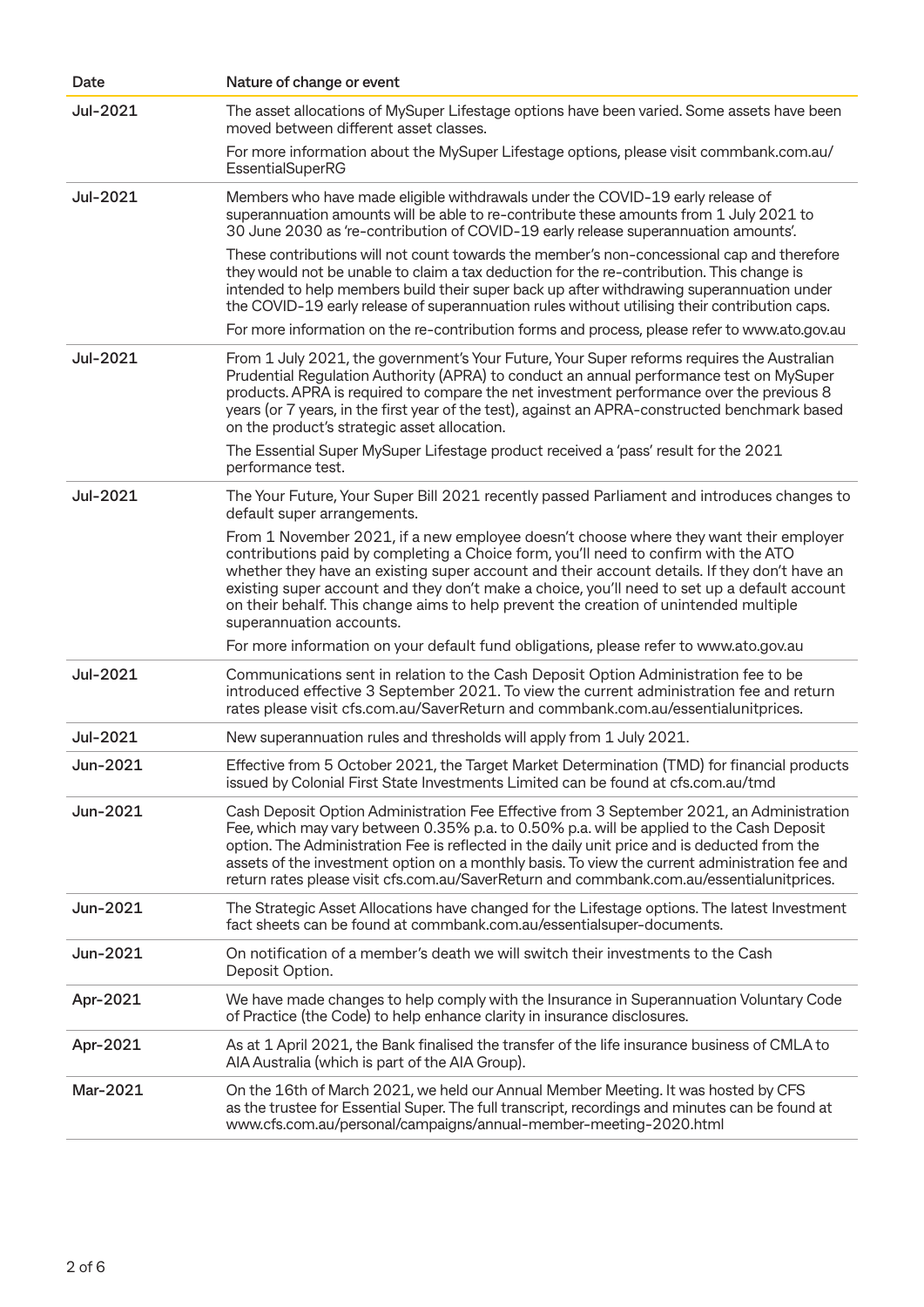| Date            | Nature of change or event                                                                                                                                                                                                                                                                                                                                                                                                                                                  |
|-----------------|----------------------------------------------------------------------------------------------------------------------------------------------------------------------------------------------------------------------------------------------------------------------------------------------------------------------------------------------------------------------------------------------------------------------------------------------------------------------------|
| Feb-2021        | Changes to the terms and conditions of insurance in Essential Super that will apply<br>from 1 February 2021. A snapshot of the changes can be found below which apply to<br>insured members.                                                                                                                                                                                                                                                                               |
|                 | • The restrictive Activities of Daily Living part of the TPD definition will be removed                                                                                                                                                                                                                                                                                                                                                                                    |
|                 | • The following exclusions will also be removed - Illegal Activity, Pandemic and<br><b>Professional Misconduct</b>                                                                                                                                                                                                                                                                                                                                                         |
|                 | The current War exclusion will be replaced with Active Service, Fighting Force and<br>$\bullet$<br>Terrorism exclusions                                                                                                                                                                                                                                                                                                                                                    |
|                 | Please refer to the Reference Guide available at commbank.com.au/essentialsuper-documents<br>for more information about the updated insurance terms.                                                                                                                                                                                                                                                                                                                       |
| Feb-2021        | Insurance premiums have increased for Death and Total and Permanent Disability (TPD) cover<br>and now vary between \$30 and \$2,082 per year.                                                                                                                                                                                                                                                                                                                              |
| Oct-2020        | The trustee for our Eligible Rollover Fund (ERF) SuperTrace has changed from The Colonial<br>Mutual Life Assurance Society Limited ABN 12 004 021 809 AFSL 235035 (CMLA) to<br>Equity Trustees Superannuation Limited.                                                                                                                                                                                                                                                     |
|                 | ABN 50 055 641 757, AFSL 229757. SuperTrace is administered by CMLA.                                                                                                                                                                                                                                                                                                                                                                                                       |
| Oct-2020        | To assist with keeping member details up to date, we now use the ATO Provision of Details<br>(POD) service.                                                                                                                                                                                                                                                                                                                                                                |
| Oct-2020        | From 1 October 2020, the updated Day 1 Total & Permanent Disability (TPD) definition is:                                                                                                                                                                                                                                                                                                                                                                                   |
|                 | The insured serious illnesses are: blindness, cardiomyopathy, chronic lung disease, dementia<br>and Alzheimer's disease, loss of hearing in both ears, loss of speech, major head trauma with<br>permanent neurological deficit, motor neurone disease, multiple sclerosis with impairment,<br>muscular dystrophy, paraplegia, quadriplegia, hemiplegia, diplegia, Parkinson's disease with<br>impairment, primary pulmonary hypertension and severe rheumatoid arthritis. |
| Oct-2020        | From 1 October 2020, the strategic asset allocation within the Lifestage 1960-64 option has<br>been updated.                                                                                                                                                                                                                                                                                                                                                               |
| Oct-2020        | From 1 October 2020, the estimated indirect cost ratio for all options will increase between<br>0.01% to 0.10% p.a. depending on your age cohort and investment choice.                                                                                                                                                                                                                                                                                                    |
| Oct-2020        | From 1 October 2020, the administration fee has been reduced from 0.35% p.a. to 0.30% p.a.                                                                                                                                                                                                                                                                                                                                                                                 |
| Sep-2020        | From 24 September 2020, temporary measures have been put in place in relation to early<br>access to superannuation has been extended until 31 December 2020 for eligible members.                                                                                                                                                                                                                                                                                          |
| <b>Jul-2020</b> | From 1 July 2020, the Government has changed legislation to allow people aged 65 and 66<br>to make voluntary contributions to superannuation without meeting the work test or work<br>test exemption.                                                                                                                                                                                                                                                                      |
| <b>Jul-2020</b> | From 1 July 2020, the Government has increased the maximum age at which spouse<br>contributions can be made for you has been increased to 74 (instead of 70).                                                                                                                                                                                                                                                                                                              |
| Jun-2020        | Effective 8 June 2020, the Buy/Sell spread reduced from 0.15% to 0.10% for the Lifestage<br>options and the Balanced option.                                                                                                                                                                                                                                                                                                                                               |
| Apr-2020        | From 20 April 2020, temporary measures have been put in place in relation to early access<br>to superannuation and insurance in superannuation due to coronavirus pandemic and other<br>coronavirus impacts.                                                                                                                                                                                                                                                               |
| Apr-2020        | From 1 April 2020, the standard risk measure for the Lifestage 1960-64 option has beem<br>changed from 5 to 6 and its corresponding risk label changed from 'Medium to High' to 'High'                                                                                                                                                                                                                                                                                     |
| Apr-2020        | From 1 April 2020, the estimated indirect cost ratio for the Lifestage option will decrease<br>between 0.02% to 0.07% p.a. depending on your age cohort.                                                                                                                                                                                                                                                                                                                   |
| Apr-2020        | From 1 April 2020, the strategic asset allocations within the Lifestage option and the<br>Balanced option have been updated.                                                                                                                                                                                                                                                                                                                                               |
| Apr-2020        | From 1 April 2020, due to Putting Members' Interests First legislation, trustees can only<br>provide insurance on an opt-in basis when a memeber:<br>has an account balance of less than \$6,000 or<br>$\bullet$<br>• is under the age of 25                                                                                                                                                                                                                               |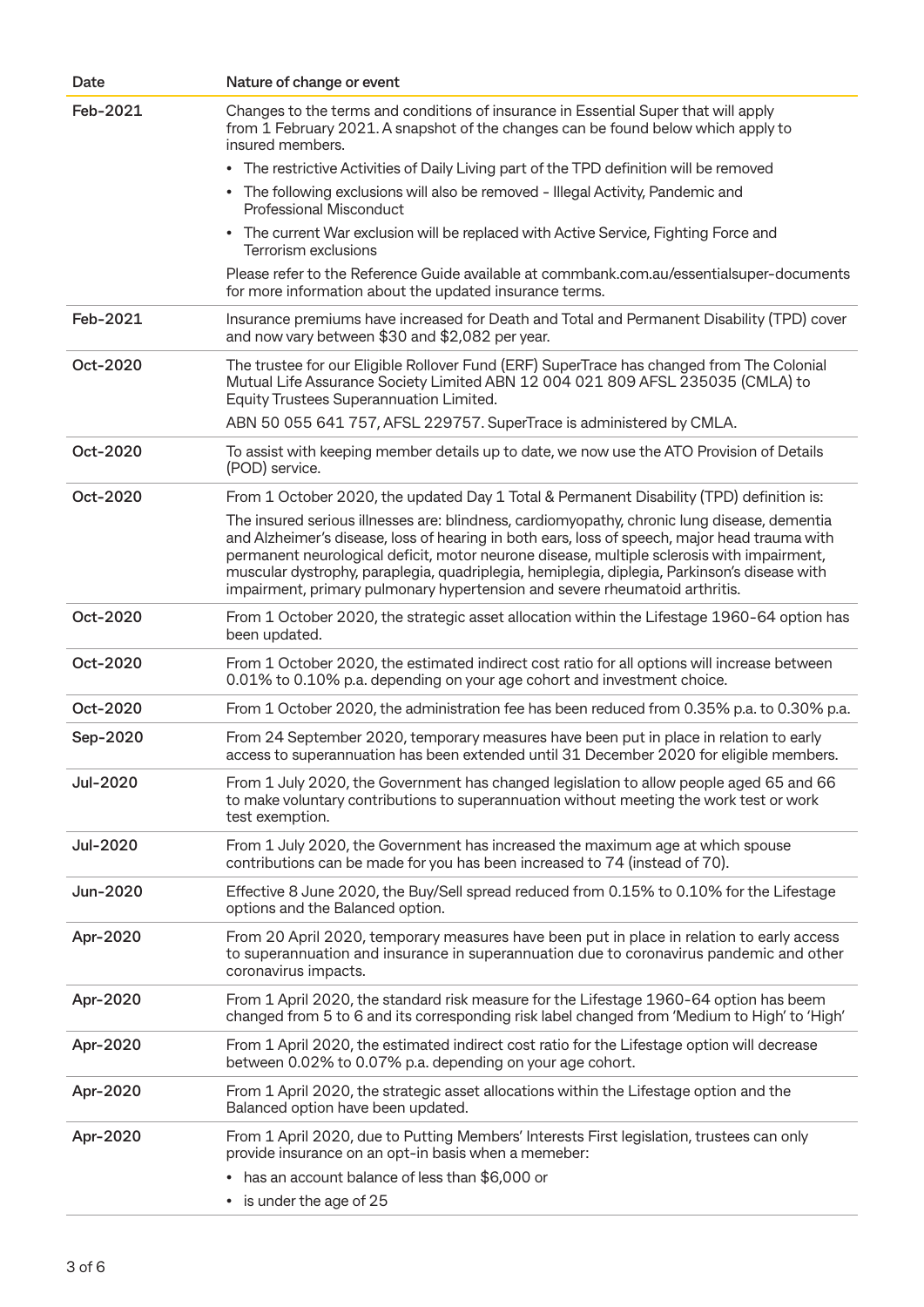| Date     | Nature of change or event                                                                                                                                                                                                                                                                                                                                                                                                                                                          |
|----------|------------------------------------------------------------------------------------------------------------------------------------------------------------------------------------------------------------------------------------------------------------------------------------------------------------------------------------------------------------------------------------------------------------------------------------------------------------------------------------|
| Nov-2019 | Due to Putting Members' Interests First legislation existing Essential Super members with<br>less than \$6,000 in their account at 1 November 2019 must be sent a notice advising that<br>if they do not have \$6,000 in their account at any time between 1 November 2019 and<br>31 March 2020 or do not elect to retain insurance cover, they will have their cover cancelled in<br>April 2020. Notices were mailed in November 2019 for receipt prior to 1 December 2019.       |
| Oct-2019 | As at 1 October 2019, the Bank and AIA Australia Limited will enter into a Joint Cooperation<br>Agreement, under which AIA Australia Limited will have an appropriate level of direct<br>management and oversight of the Colonial Mutual Life Assurance business.                                                                                                                                                                                                                  |
| Oct-2019 | From 1 January 2020, the trustee will no longer allow our fund managers to invest in<br>securities issued by companies who operate in the production of tobacco and/or controversial<br>weapons. There may, from time to time, be a small level of unintended exposure through<br>indirect investment or index derivatives                                                                                                                                                         |
| Oct-2019 | The Commonwealth Bank of Australia has sold Colonial First State Global Asset Management<br>(CFSGAM). CFSGAM is no longer a related party of Colonial First State Investments Limited.                                                                                                                                                                                                                                                                                             |
| Oct-2019 | The Bank has agreed to sell Count Financial Limited to CountPlus Limited ABN 11 126 990 832<br>and Count Member Firm Pty Ltd CAN 633 983 490. On completion of this sale, Count Financial<br>Limited will no longer be a related to the Bank.                                                                                                                                                                                                                                      |
| Oct-2019 | The estimated indirect cost ratio for the Lifestage option will increase from 0.01% to 0.05%<br>depending on your age cohort.                                                                                                                                                                                                                                                                                                                                                      |
| Oct-2019 | From 1 October 2019, investments fees for the Balanced option and Australian Share option<br>reduced by 0.26% p.a.                                                                                                                                                                                                                                                                                                                                                                 |
| Jul-2019 | From 1 July 2019, trustees are prohibited by law from providing insurance where:                                                                                                                                                                                                                                                                                                                                                                                                   |
|          | The member's account is inactive for a continuous period of 16 months or more, and<br>$\bullet$                                                                                                                                                                                                                                                                                                                                                                                    |
|          | The member has not elected to obtain or maintain insurance in that fund;<br>$\bullet$                                                                                                                                                                                                                                                                                                                                                                                              |
|          | Members who have their insurance cancelled due to inactivity have the option to reinstate<br>٠<br>their cover within 90 days of it cancelling (without answering health and lifestyle questions).<br>An 'Insurance Election Form' is available online.                                                                                                                                                                                                                             |
| Jul-2019 | From 1 July 2019, a number of changes were introduced as part of the 'Protecting Your<br>Super' legislation. This includes a 3% cap on the total administration fees, investment<br>fees and indirect costs for accounts with balances below \$6,000 per financial year. After<br>16 consecutive months of inactivity insurance cover may be cancelled and low- balance<br>accounts with no insurance will be transferred to the Australian Taxation Office (ATO)<br>twice a year. |
| Jul-2019 | One year work test exemption was introduced as part of the Federal Budget 2019–20.                                                                                                                                                                                                                                                                                                                                                                                                 |
| Mar-2019 | Changes made to the Lifestage option, moving from 10 year cohorts to 5 year cohorts.                                                                                                                                                                                                                                                                                                                                                                                               |
| Mar-2019 | Asset allocation was updated for Lifestage option.                                                                                                                                                                                                                                                                                                                                                                                                                                 |
| Mar-2019 | Additional option-specific risks were introduced.                                                                                                                                                                                                                                                                                                                                                                                                                                  |
| Mar-2019 | 'Bathing – the ability to wash or shower' has been added to the 'Activities of daily living' definition.                                                                                                                                                                                                                                                                                                                                                                           |
| Mar-2019 | Removal of armed forces end of cover clause.                                                                                                                                                                                                                                                                                                                                                                                                                                       |
| Mar-2019 | Clarification of the lost uncontactable member definition.                                                                                                                                                                                                                                                                                                                                                                                                                         |
| Mar-2019 | External dispute resolution service is now provided by the Australian Financial Complaints<br>Authority (AFCA).                                                                                                                                                                                                                                                                                                                                                                    |
| Nov-2018 | The percentage based administration fee is reduced from 0.40% p.a. to 0.35% p.a. for<br>all options apart from the Cash Deposit option where no percentage based administration<br>fee is charged.                                                                                                                                                                                                                                                                                 |
| Nov-2018 | The estimated indirect cost ratio for the Lifestage option will increase from 0.00% p.a. to<br>up to 0.09% p.a.                                                                                                                                                                                                                                                                                                                                                                    |
| Nov-2018 | Temporary suspension of new applications for individual accounts and employer arrangements                                                                                                                                                                                                                                                                                                                                                                                         |
| Mar-2018 | Changes made to the investment allocations for the Lifestage 1960s option.                                                                                                                                                                                                                                                                                                                                                                                                         |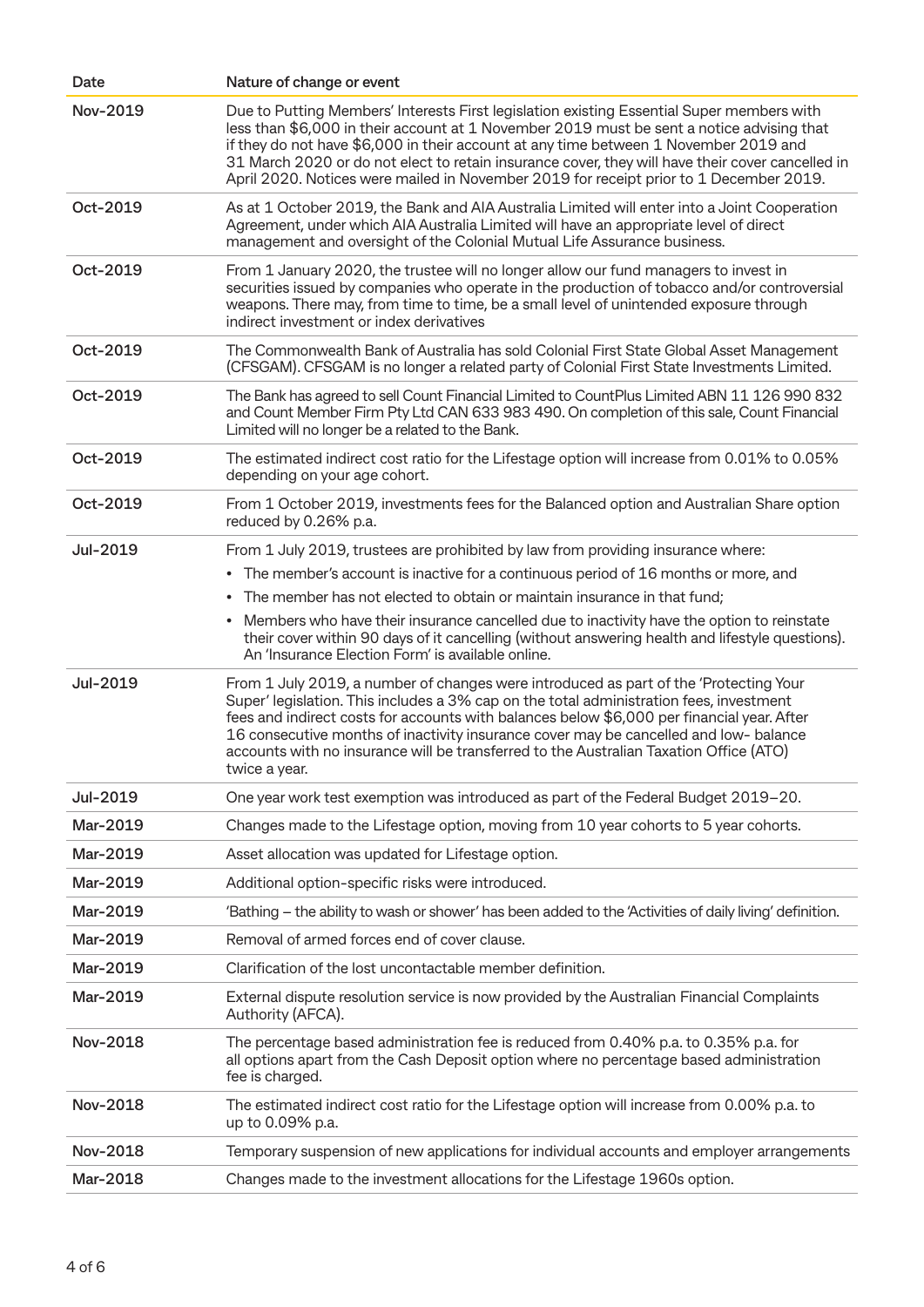| Date     | Nature of change or event                                                                                                                                                                                                                                                                             |
|----------|-------------------------------------------------------------------------------------------------------------------------------------------------------------------------------------------------------------------------------------------------------------------------------------------------------|
| Mar-2018 | Set out how eligible temporary visa holders can apply for release of super upon departure<br>from Australia.                                                                                                                                                                                          |
| Mar-2018 | Superannuation housing measures were introduced as part of the Federal Budget 2017-18.                                                                                                                                                                                                                |
| Mar-2018 | Cessation of opening accounts and establishing employer arrangements in bank branches.                                                                                                                                                                                                                |
| Mar-2018 | Remove fax as an accepted medium to receive requests and documents.                                                                                                                                                                                                                                   |
| Mar-2018 | Infrastructure is disclosed as one of the main asset classes.                                                                                                                                                                                                                                         |
| Mar-2018 | Clarification on interest accrued from pending applications and clearing house services.                                                                                                                                                                                                              |
| Jan-2018 | From May 2018, if insurance cover has been in place for five continuous years, the pre-existing<br>condition exclusion does not apply in certain circumstances.                                                                                                                                       |
| Sep-2017 | Changes made to the investment allocations for the Lifestage 1960s option.                                                                                                                                                                                                                            |
| Sep-2017 | Updates made to fee and cost information in response to new disclosure requirements.                                                                                                                                                                                                                  |
| Sep-2017 | Changes made to incorporate recent super tax reforms including contribution cap changes.                                                                                                                                                                                                              |
| Sep-2017 | Top marginal tax rate has changed from 49% to 47% due to the removal of the budget<br>repair levy.                                                                                                                                                                                                    |
| Sep-2017 | Environmental, social and governance risk (ESG) is added as a general risk type.                                                                                                                                                                                                                      |
| Sep-2017 | From 1 July 2017, all individuals under 65 (and those between 65 and 74 who meet the work<br>test) can generally claim an income tax deduction for personal superannuation contributions.                                                                                                             |
| Feb-2017 | A new Lifestage option for members born since 2000 was launched.                                                                                                                                                                                                                                      |
| Feb-2017 | Change in target investment allocation for the Lifestage 1960s option.                                                                                                                                                                                                                                |
| Feb-2017 | Change in investment objective for the 1940s and 1950s Lifestage options.                                                                                                                                                                                                                             |
| Feb-2017 | Change in minimum suggested investment timeframes for the 1950s, 1970s, 1980s and<br>1990s Lifestage options.                                                                                                                                                                                         |
| Feb-2017 | Change in Standard Risk Measure (SRM) for all Lifestage options and the Balanced option                                                                                                                                                                                                               |
| Feb-2017 | Clarification that if there is no Lifestage option for the decade of your birth, we will use the<br>Lifestage option closest to your date of birth.                                                                                                                                                   |
| Feb-2017 | Additional information regarding employer obligations has been added for employers using<br>Essential Super as their default fund.                                                                                                                                                                    |
| Feb-2017 | Intra-fund consolidation – You are only permitted to have one account in Essential Super<br>and the insurer will only pay one benefit, even if you are paying premiums on more than<br>one account. If we identify that you have more than one account, we may consolidate your<br>accounts into one. |
| Feb-2017 | Terminal Illness survival period extended from 12 months to 24 months.                                                                                                                                                                                                                                |
| Feb-2017 | Improved TPD definition by adding Loss of Limbs and Home duties definitions.                                                                                                                                                                                                                          |
| Feb-2017 | Improved suicide and self-inflicted injury exclusion by reducing exclusion period 24 months to<br>12 months and removing reference to self-inflicted infection.                                                                                                                                       |
| Feb-2017 | Removed drug exclusion as a standard exclusion.                                                                                                                                                                                                                                                       |
| Feb-2017 | Removed professional misconduct exclusion for Death and Terminal Illness cover.                                                                                                                                                                                                                       |
| Feb-2017 | Improved the professional misconduct exclusion for TPD cover.                                                                                                                                                                                                                                         |
| Feb-2017 | Improved severe rheumatoid arthritis medical definition for day 1 TPD.                                                                                                                                                                                                                                |
| Feb-2017 | Minor changes to day 1 TPD medical definitions:<br>blindness<br>chronic lung disease<br>diplegia<br>$\bullet$<br>loss of speech<br>multiple sclerosis<br>٠                                                                                                                                            |